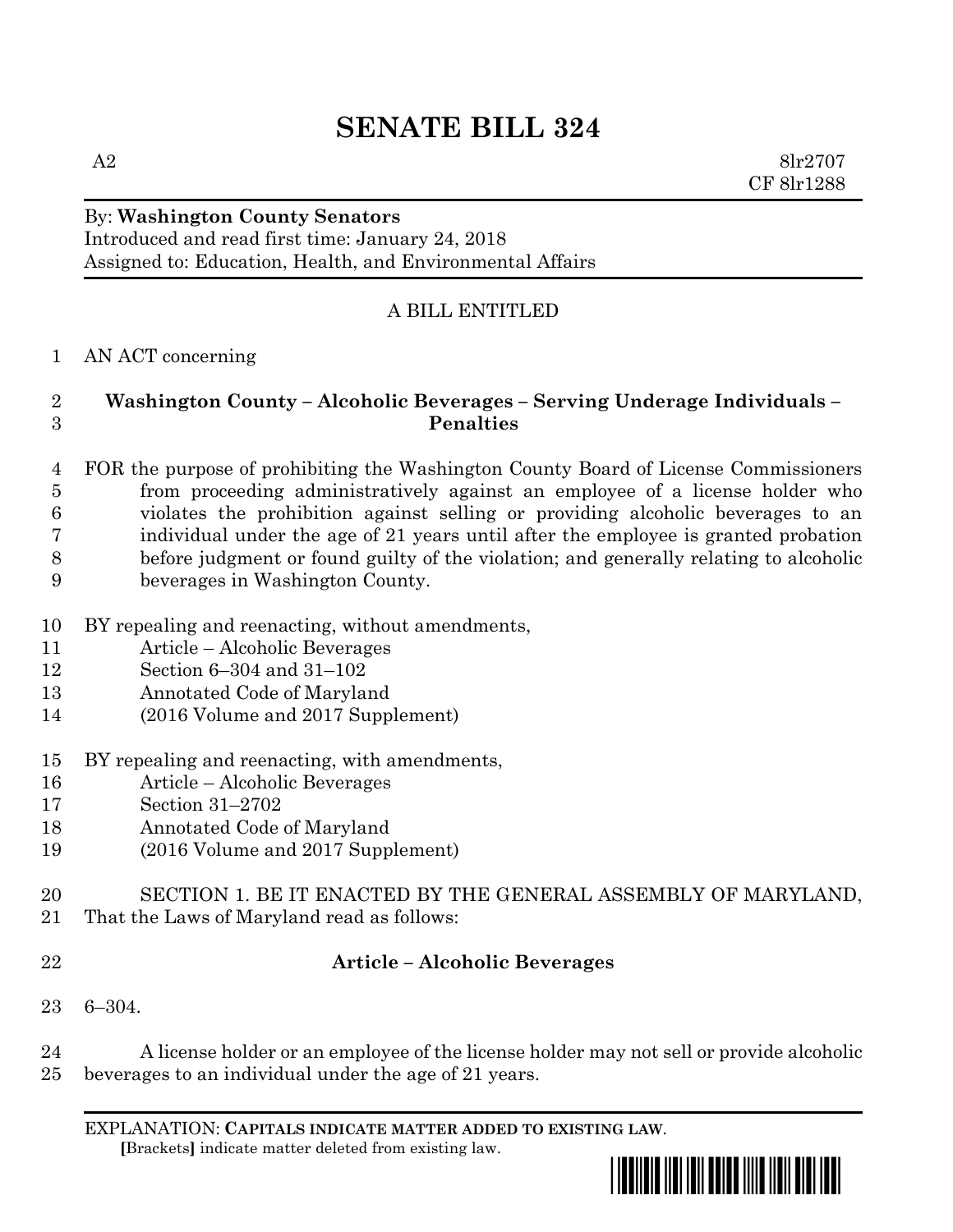| 1                     | $31 - 102.$                                                                                                                                                                                                                                                         |
|-----------------------|---------------------------------------------------------------------------------------------------------------------------------------------------------------------------------------------------------------------------------------------------------------------|
| $\overline{2}$        | This title applies only in Washington County.                                                                                                                                                                                                                       |
| $\boldsymbol{3}$      | $31 - 2702.$                                                                                                                                                                                                                                                        |
| 4<br>$\overline{5}$   | A license holder or an employee of a license holder who is charged with a<br>(a)<br>violation of $\S 6-304$ of this article:                                                                                                                                        |
| $\boldsymbol{6}$<br>7 | shall receive a summons to appear in court on a certain day to answer<br>(1)<br>the charges placed against the license holder or employee; and                                                                                                                      |
| 8                     | (2)<br>may not be required to post bail pending trial in any court in the State.                                                                                                                                                                                    |
| 9<br>10               | A license holder or an employee of a license holder may not be found guilty of<br>(b)<br>a violation of $\S 6-304$ of this article if:                                                                                                                              |
| 11<br>12<br>13        | the license holder or employee establishes to the satisfaction of the<br>(1)<br>finder of fact that the license holder or employee used due caution to establish that the<br>individual was not under the age of 21 years; and                                      |
| 14                    | (2)<br>the individual was not a resident of the State.                                                                                                                                                                                                              |
| 15                    | A violation of $\S 6-304$ of this article is a misdemeanor.<br>(1)<br>$\left( \mathrm{c}\right)$                                                                                                                                                                    |
| 16<br>17              | If an employee of a license holder violates $\S$ 6-304 of this article, the<br>(2)<br>Board may impose on the employee a fine not exceeding:                                                                                                                        |
| 18                    | for a first offense, \$200; and<br>(i)                                                                                                                                                                                                                              |
| 19                    | for each subsequent offense, \$500.<br>(ii)                                                                                                                                                                                                                         |
| 20<br>21<br>22        | If a license holder violates $\S 6-304$ of this article, the Board may impose<br>(3)<br>a fine not exceeding \$2,500, suspend or revoke the license, or impose both a fine and<br>suspend or revoke the license.                                                    |
| 23<br>24<br>25        | The granting of probation before judgment to a license holder or an employee<br>(d)<br>of the license holder for a violation of $\S$ 6-304 of this article does not bar the Board from<br>proceeding administratively against the license holder for the violation. |
| 26<br>27<br>28<br>29  | (E)<br>THE BOARD MAY NOT PROCEED ADMINISTRATIVELY AGAINST AN<br>EMPLOYEE OF A LICENSE HOLDER FOR A VIOLATION OF $\S$ 6-304 OF THIS ARTICLE<br>UNTIL AFTER THE EMPLOYEE IS GRANTED PROBATION BEFORE JUDGMENT OR<br>FOUND GUILTY OF THE VIOLATION.                    |

SECTION 2. AND BE IT FURTHER ENACTED, That this Act shall take effect July